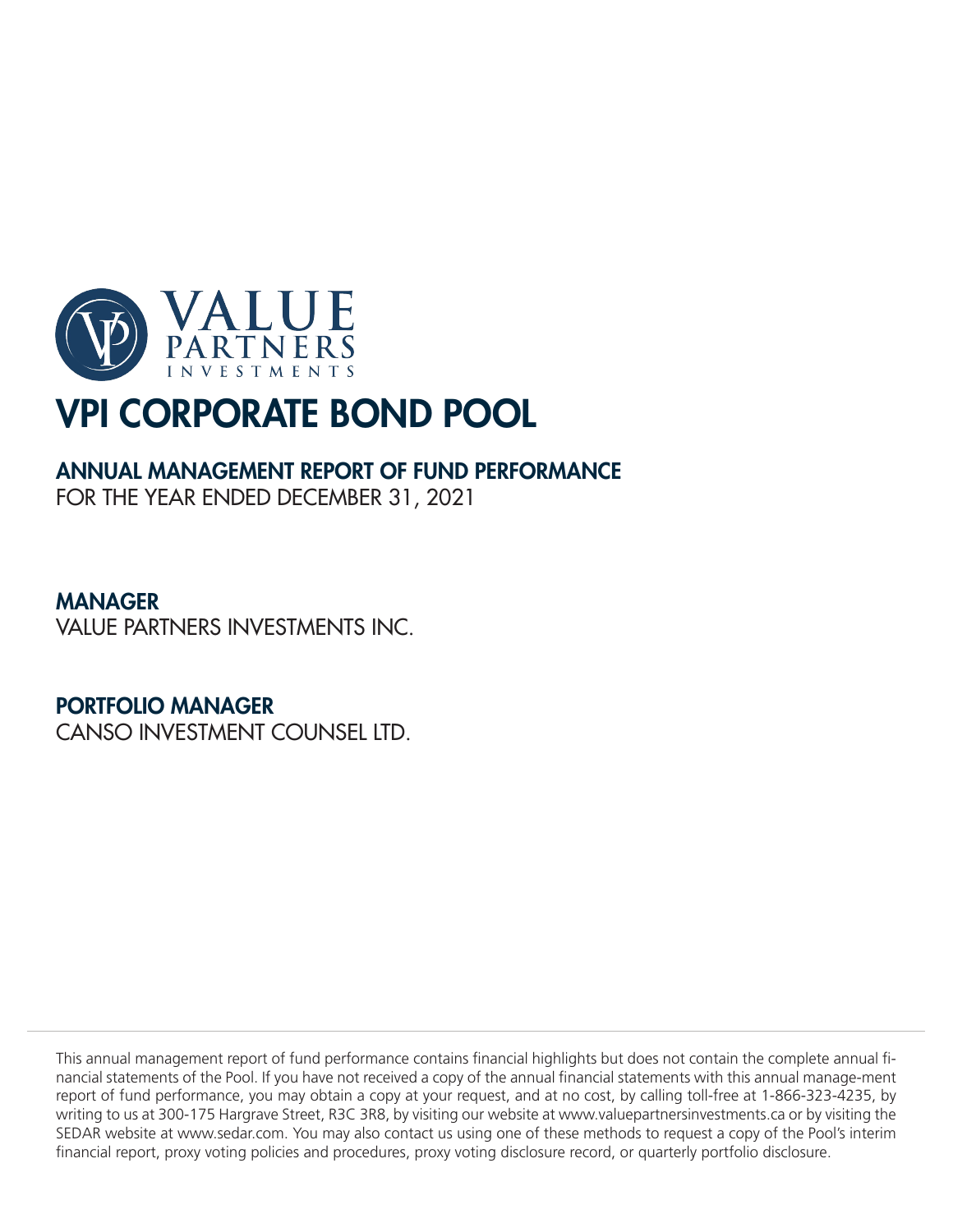

### **Annual Management Discussion of Fund Performance**

March 21, 2022

#### **Investment Objective and Strategies**

VPI Corporate Bond Pool's objective is to preserve capital while providing a reasonable level of income and the potential for long-term capital growth by investing primarily in fixed income securities.

The Portfolio Manager will use a flexible approach to investing in fixed income securities with no geographic restrictions. Fixed income securities may include, but are not limited to corporate bonds, convertible bonds, government bonds, loans, notes and other evidences of indebtedness. In the event that the Portfolio Manager is unable to find fixed income securities that meet its investment criteria in terms of quality and value, the Portfolio Manager will choose to hold cash and/or cash equivalents until the right opportunity comes available. This approach is used to protect investor capital and avoid the potential for long-term capital losses.

#### **Risk**

The Pool is considered suitable for investors with a low tolerance for risk. The risks of investing in the Pool remain as discussed in the Prospectus and there were no significant changes to the Pool that materially affected its overall level of risk during the reporting period.

As the economy continues to reopen and recover from the pandemic, corporate spreads in the more pandemically affected issuers should narrow further. Yields will likely climb higher reflecting the inflationary environment. The Portfolio Manager will continue to reduce duration and improve quality by opportunistically trimming issues as they reach full valuation and reinvest in attractive issues or floating rate instruments to provide further protection against the potential risk of rising rates.

#### **Results of Operations**

The net assets for the Pool increased by approximately \$116.9 million for the year ended December 31, 2021. This increase was primarily due to net sales of \$118.4 million and a \$29.2 million increase in net assets from operations. This was offset by \$30.7 million of distributions to unitholders. The increase in net assets from operations resulted from \$15.9 million of realized net gains on the sale of investments and currency forward contracts and \$17.0 million of dividend and interest income. This was offset by \$2.0 million of unrealized depreciation on the sale of investments and currency forward contracts and \$1.7 million of management fees and operating expenses.

Each series of the Pool experienced a gain in the range of 7.3% to 9.1% relative to the -2.5% loss of the FTSE Canada Universe Bond Index (the "Index").

The strongest contributors to the Pools outperformance are due to the allocation of corporate bonds held in the energy and transportation sector.

#### **Revenues and Expenses**

Revenues of the Pool amounted to \$17.0 million for the year, which can be primarily attributed to interest income from its holdings. The Pool experienced \$15.9 million in realized net gains on the sale of investments and currency forward contracts and \$2.0 million of unrealized depreciation on the sale of investments and currency forward contracts. The Pool also incurred \$1.7 million in management fees and operating expenses net of \$157 thousand of expenses absorbed by the Manager.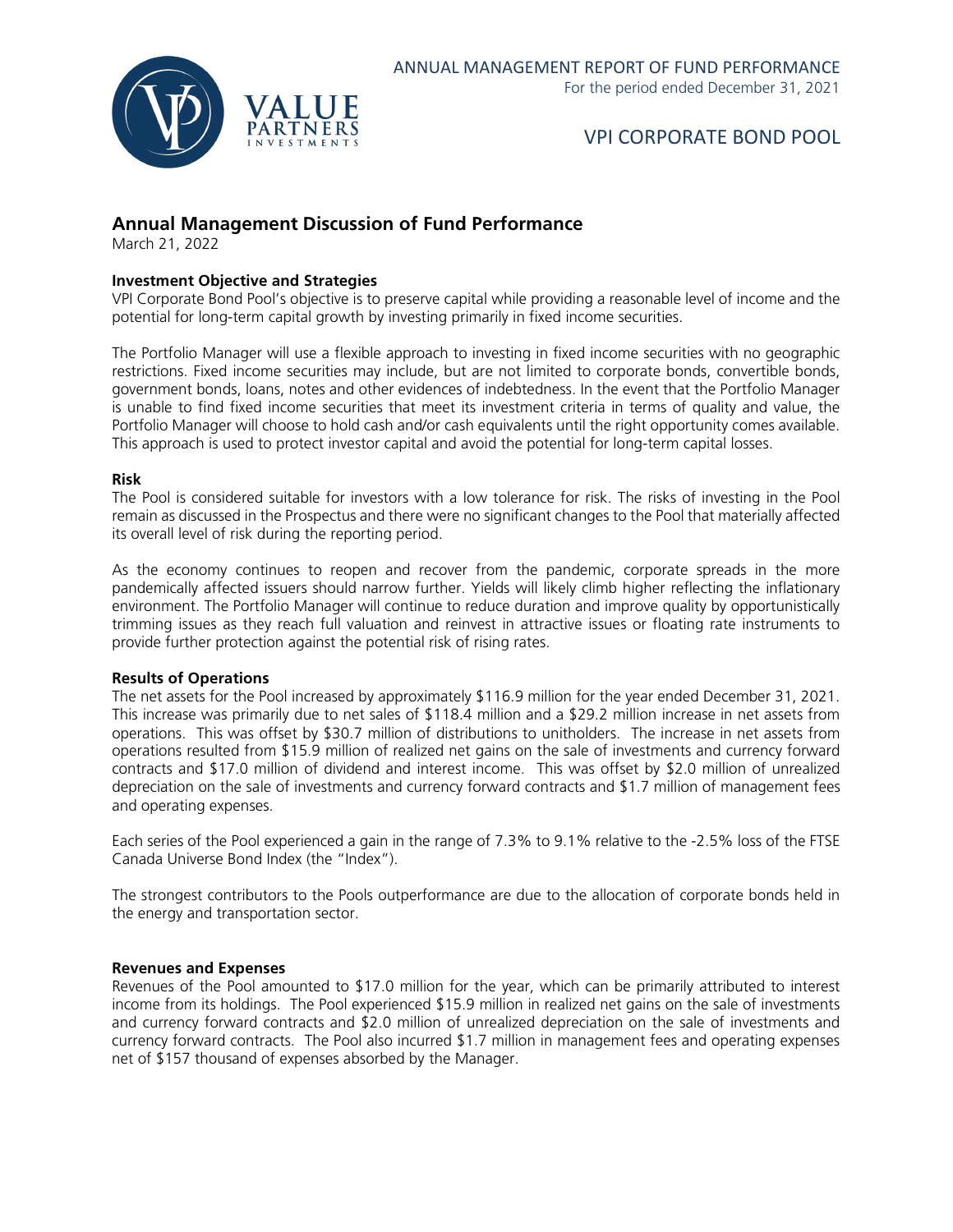

#### **Recent Developments**

Economic Conditions

In a clear sign that the Federal Reserve is shifting to tighter monetary policy, the Fed Chair Jerome Powell decided to retire the word 'transitory' and acknowledge that inflation is proving to be more persistent than expected. The expectation of increased administered rates in both the U.S. and Canada pushed the shorter end of the yield curve higher in the fourth quarter of 2021, while longer term government bond yields reacted to news of the Omicron variant. As Omicron fears subside in early 2022, government bond yields in the U.S. and Canada continued their ascent as inflation figures printed higher and markets turned their focus to anticipated upcoming rate increases.

In 2021 the portfolio was active in the new issue market, adding Limited Recourse Capital Notes from several large Canadian banks and insurance companies, as well as new issues from Avis and Boeing. The Portfolio Manager also led a reverse inquiry with Air Canada as part of a large refinancing in July. The portfolio continues to opportunistically sell positions that have reached full valuations and reinvest in high quality liquid securities and will only extend duration when compensated for the incremental interest rate risk.

As at the end of February, the tragedy unfolding in Ukraine has, at least up until now, had a limited impact on fixed income markets. The initial shock of Russia's attack on Ukraine led to a sell-off in equity markets, drop in yields, surge in oil and other commodity prices and a flight to quality. Markets quickly recovered lost ground, but it is expected that volatility will continue as the invasion presses on. Given the quickly evolving situation, the Portfolio Manager will continue to monitor the conflict and the potential impacts to the securities held within the Pool.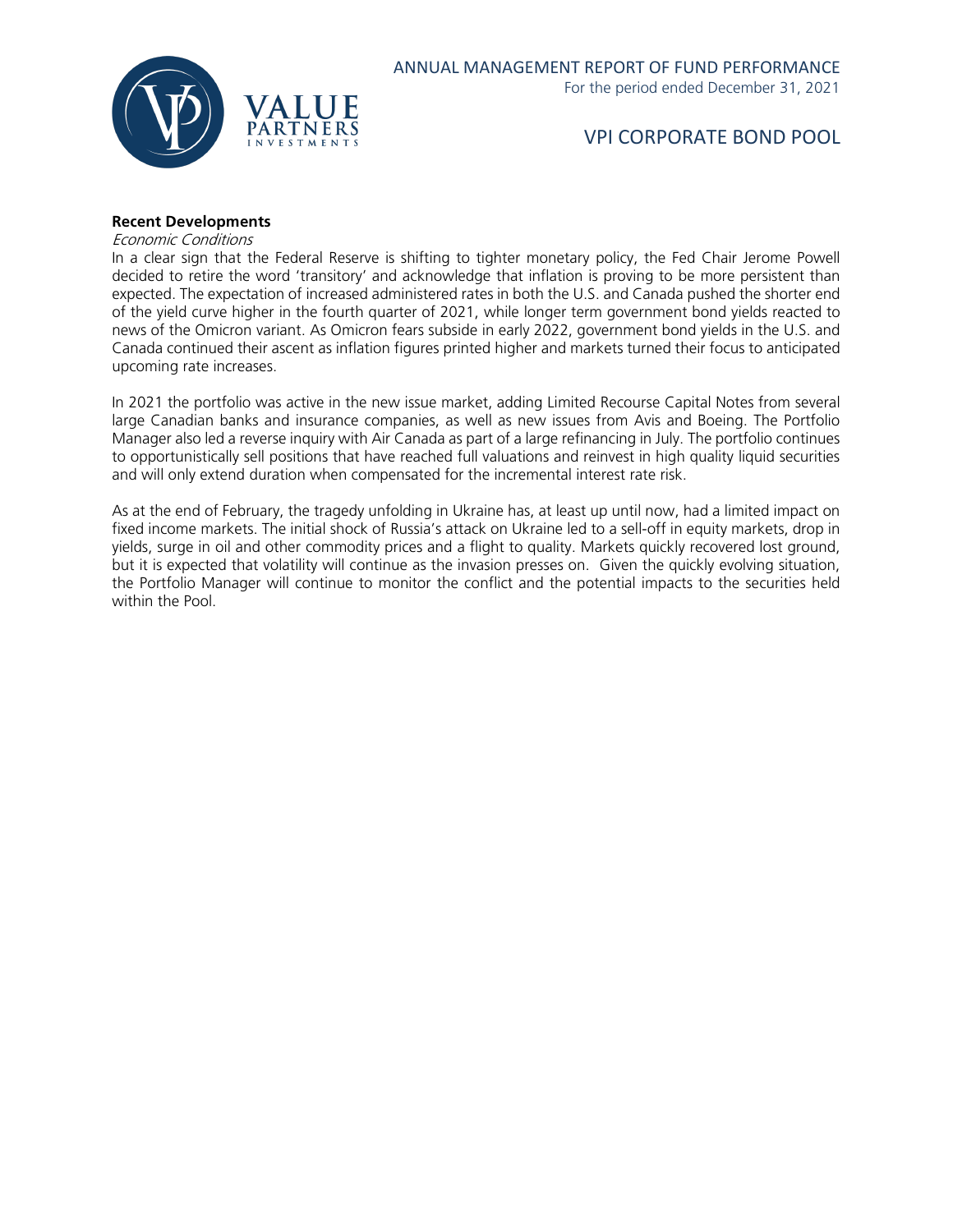

### ANNUAL MANAGEMENT REPORT OF FUND PERFORMANCE

For the period ended December 31, 2021

### VPI CORPORATE BOND POOL

#### **Portfolio Allocation**

| Corporate Bonds            | 83.4%   | Term-Loans                        | $4.2\%$  |
|----------------------------|---------|-----------------------------------|----------|
| Mortgage-Backed Securities | 7.8%    | <b>Equities</b>                   | 1.0%     |
| Cash & Equivalents         | $6.6\%$ | Forwards                          | $0.1\%$  |
|                            |         | Other Net Assets                  | $-3.1\%$ |
| <b>Sector Allocation</b>   |         |                                   |          |
| Corporate Bonds            | 83.4%   | Energy                            | 0.8%     |
| Mortgage-Backed Securities | 7.8%    | Capital Goods                     | $0.1\%$  |
| Cash & Equivalents         | 6.6%    | <b>Telecommunication Services</b> | 0.1%     |
| Term-Loans                 | $4.2\%$ | <b>Forwards</b>                   | $0.1\%$  |
|                            |         | Other Net Assets                  | $-3.1\%$ |

#### **Top 25 Holdings**

|                                         |                      |                    | Percentage of     |
|-----------------------------------------|----------------------|--------------------|-------------------|
| <b>Issuer</b>                           | <b>Maturity Date</b> | <b>Coupon Rate</b> | <b>Net Assets</b> |
| Cash & Equivalents                      |                      |                    | 6.6%              |
| Air Canada                              | 15-Aug-29            | 4.6%               | 3.9%              |
| Ford Credit Canada Co., FRN             | 21-Mar-24            | 3.6%               | 3.8%              |
| American Airlines Inc.                  | 15-Jul-25            | 11.8%              | 2.8%              |
| Bombardier Inc.                         | 01-May-34            | 7.5%               | 2.6%              |
| Manulife Financial Corporation, FRN     | 19-Jun-81            | 3.4%               | 2.5%              |
| Canadian Imperial Bank of Commerce, FRN | 10-Jun-24            | 0.7%               | 2.5%              |
| Manulife Financial Corporation, FRN     | 19-Mar-82            | 4.1%               | 2.3%              |
| Government of Canada, FRN               | $01$ -Jul-26         | 0.2%               | $2.2\%$           |
| TC Energy Corporation, FRN              | 15-May-67            | 2.4%               | 2.1%              |
| Bank of Nova Scotia, FRN                | 27-Jul-81            | 3.7%               | 1.9%              |
| Canadian Imperial Bank of Commerce, FRN | 04-Mar-25            | 0.6%               | 1.8%              |
| Delta Airlines                          | 16-Sep-27            | 4.8%               | 1.7%              |
| Bank of Nova Scotia, FRN                | 04-Aug-26            | 0.7%               | 1.7%              |
| Royal Bank of Canada, FRN               | 24-Nov-80            | 4.5%               | 1.6%              |
| Spirit AeroSystems Inc.                 | 15-Apr-25            | 7.5%               | 1.6%              |
| Sunlife Financial Inc., FRN             | 30-Jun-81            | 3.6%               | 1.5%              |
| Toronto Dominion Bank, FRN              | 31-Oct-81            | 3.6%               | 1.5%              |
| Ford Motor Credit Co. LLC, FRN          | 07-Jan-22            | 3.3%               | 1.5%              |
| Neptune Acquisition Inc.                | 08-Apr-27            | 10.0%              | 1.5%              |
| Occidental Petroleum Corporation        | 01-Sep-30            | 6.6%               | 1.4%              |
| Avis Budget Car Rental                  | 15-Jul-27            | 5.8%               | 1.4%              |
| Spirit AeroSystems Inc.                 | 15-Jun-28            | 4.6%               | 1.3%              |
| Royal Bank of Canada, FRN               | 24-Feb-81            | 4.0%               | 1.3%              |
| Royal Bank of Canada, FRN               | 31-Dec-49            | 4.2%               | 1.3%              |
| <b>Total</b>                            |                      |                    | 57.3%             |

The above summary of investment portfolio may change due to ongoing portfolio transactions of the Pool. An update will be made available within 60 days of each subsequent quarter-end.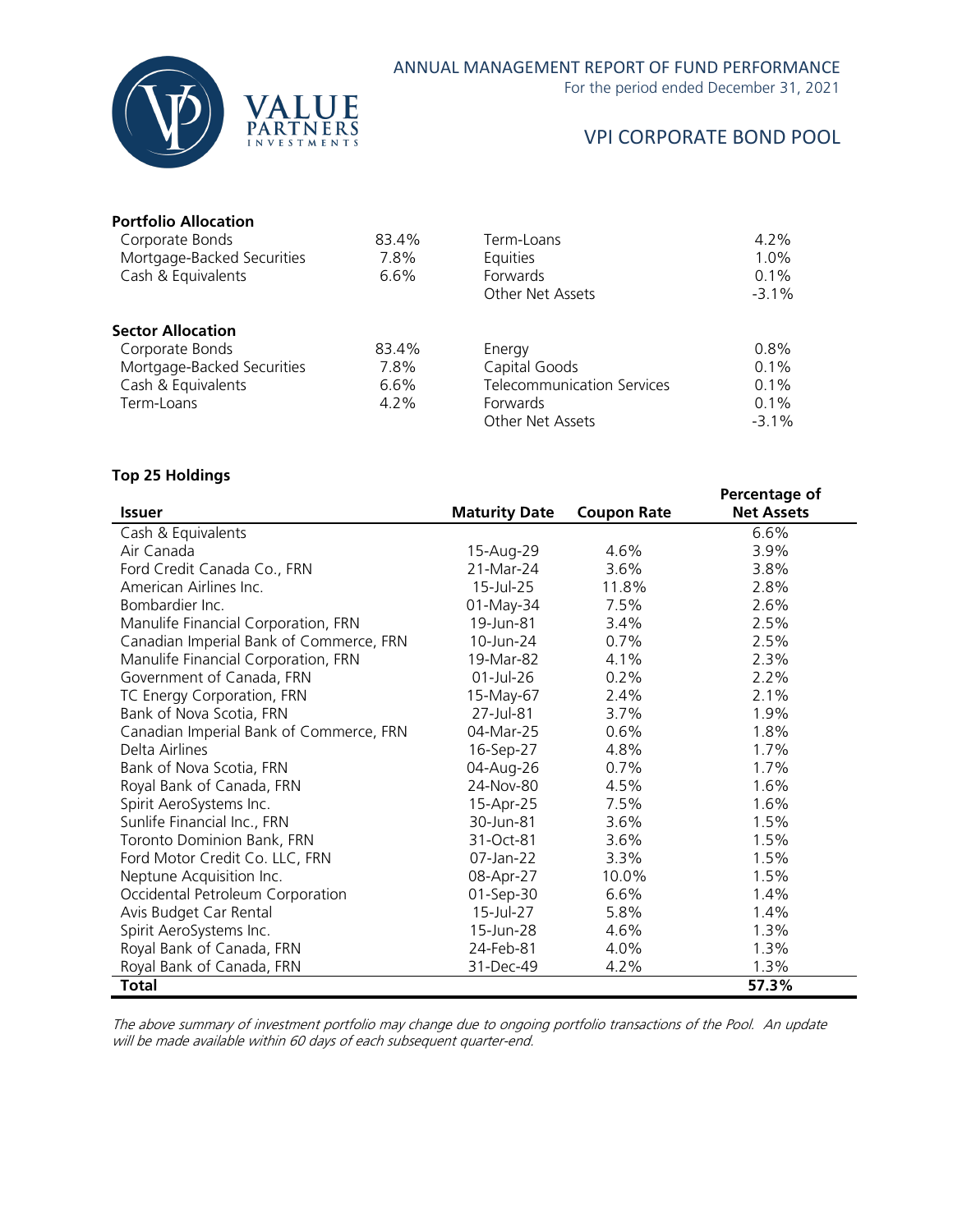

#### **Past Performance**

The historical performance information shown below assumes that all distributions were reinvested in the Pool and does not account for any sales, redemptions, distributions or optional charges or income taxes payable by an investor that would have reduced returns. Mutual fund returns are not guaranteed, their values change frequently and past performance may not be repeated.

#### **Year-by-Year Returns**

The bar charts below show the performance of each series of the Pool (net of fees) for the year ended December 31, 2021, and for previous years ended December 31 or since inception to December 31. It shows in percentage terms, how an investment made on January 1 or on inception would have increased or decreased by the end of the respective periods.

**Series F** 







(1) 2020 return is since inception on June 29, 2020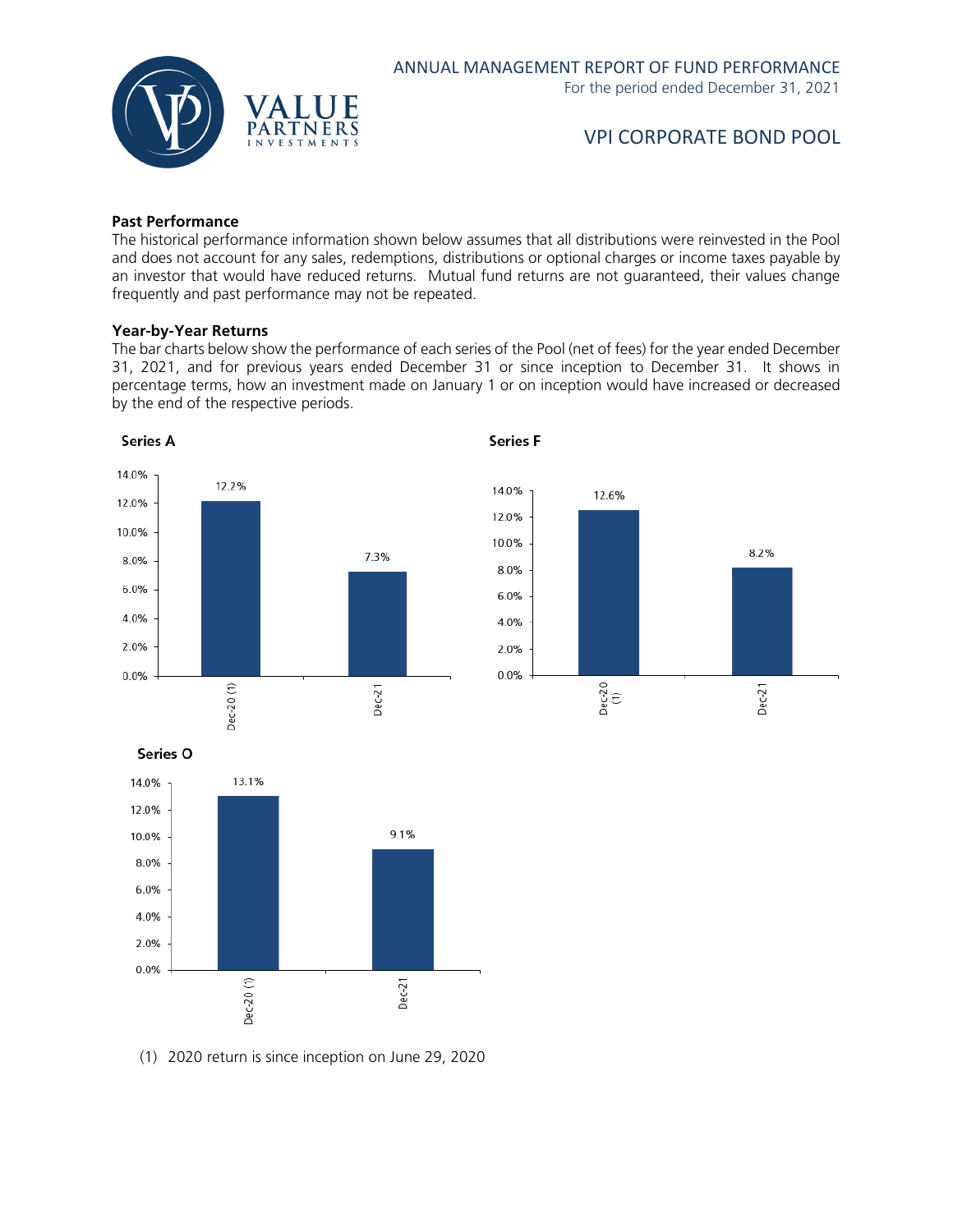

#### **Annual Compound Returns**

The following table shows the annual compound total return of each series of the Pool compared to the FTSE Canada Universe Bond Index for the periods shown ended December 31, 2021. All index returns are calculated on a total return basis, meaning that performance was calculated under the assumption that all distributions were reinvested.

|                                                                                      | 1 Year             | <b>Since</b><br><b>Inception</b> |
|--------------------------------------------------------------------------------------|--------------------|----------------------------------|
| Series A <sup>(1)</sup> (Inception: July 2, 2020)                                    | 7.3%               | 13.2%                            |
| FTSE Canada Universe Bond Index                                                      | $-2.5%$            | $-1.0\%$                         |
| Series F <sup>(1)</sup> (Inception: July 2, 2020)                                    | 8.2%               | 14.1%                            |
| FTSE Canada Universe Bond Index                                                      | $-2.5%$            | $-1.0\%$                         |
| Series O <sup>(1)</sup> (Inception: July 2, 2020)<br>FTSE Canada Universe Bond Index | $9.1\%$<br>$-2.5%$ | $15.1\%$<br>$-1.0%$              |

(1) The percentage return differs for each series because the management fee rate and expenses differ for each series.

Performance continues to be driven by bottom-up security selection, with energy sector fallen angels such as Occidental Petroleum and Continental Resources leading performance since their purchase following the second quarter 2020 drop in oil prices. Weights have since been notably reduced due to selling on opportunity as the portfolio migrates to higher quality. American Airlines Inc. and Air Canada of the transportation sector have also significantly contributed to performance as outlook and demand for travel improve with positive vaccine news.

The FTSE Canada Universe Bond Index is a broad market indicator of activity for the Canadian fixed income market. It measures the total return of Canadian bonds with terms to maturity greater than one year, and it includes approximately 1,000 federal, provincial, municipal, and corporate bonds rated BBB or higher.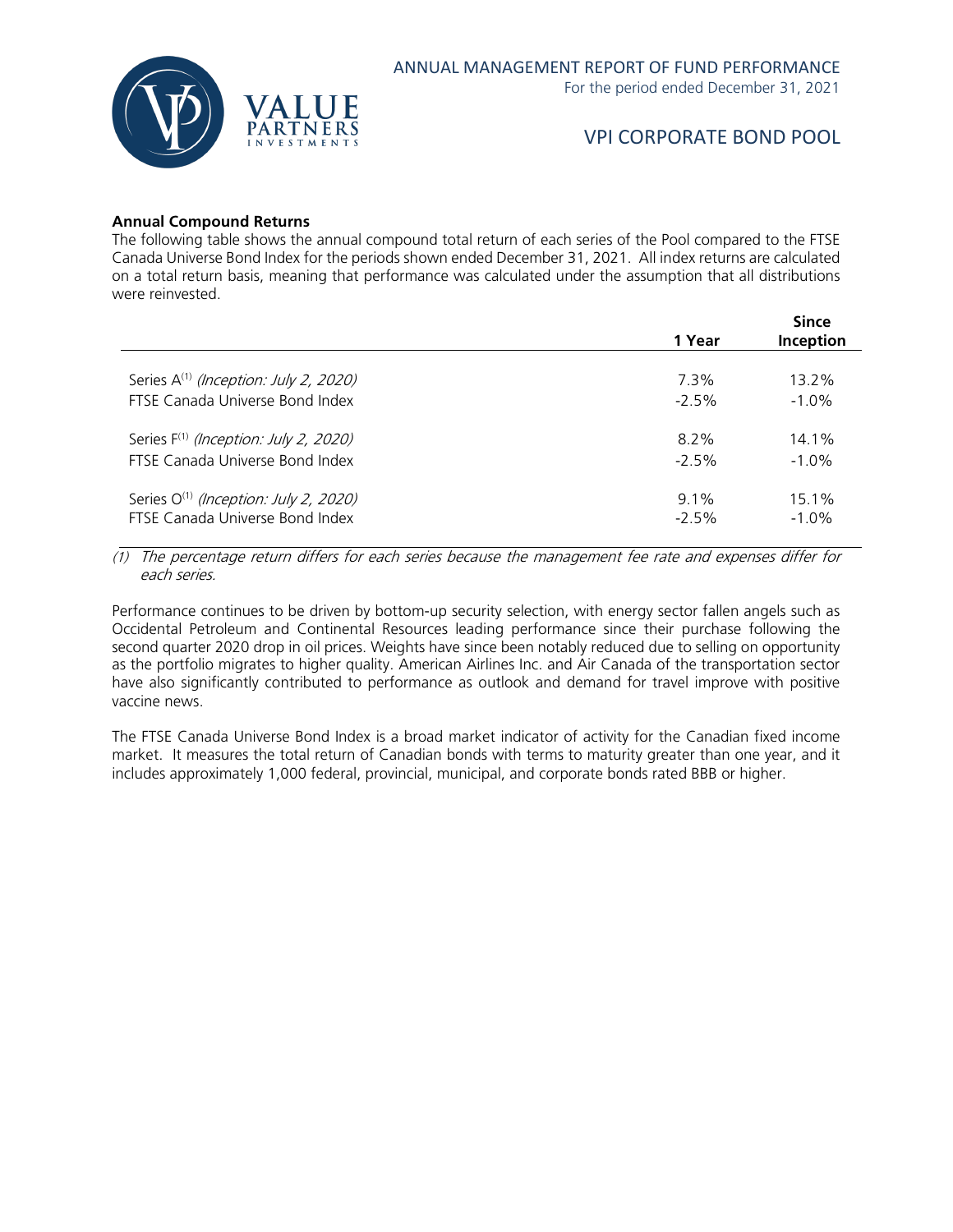

#### **Management Fees**

The Pool pays an annual management fee on each of its series (excluding Series O) to Value Partners Investments Inc. ("the Manager"). The management fee is calculated daily as a percentage of the net asset value of each series as of the close of business on each business day. In consideration for the management fees, the Manager may pay a percentage sales commission and/or trailing commission to registered dealers or brokers for units bought and held in the Pool depending on which series of units were purchased. The Manager also pays a portion of the management fee to the Portfolio Manager for its services in managing the investment portfolio.

For the period ended December 31, 2021, approximately 38% of the management fee revenues received by the Manager from the Pool were paid to registered dealers and brokers as sales and/or trailing commissions. Since each series may have a different commission structure, this percentage may vary by series. For unitholders eligible for the Management Fee Reduction Program, approximately 11% of the gross management fees were returned to unitholders as management fee rebates. The remainder of the management fee revenue, after payment of fees to the Portfolio Manager for its services, was retained by the Manager for corporate purposes.

#### **Related Party Transactions**

Value Partners Investments Inc. is the manager of the Pool and is responsible for the overall business and operations of the Pool. For the period ended December 31, 2021, the Pool paid \$1.5 million in management fees (excluding taxes) to the Manager. In addition, the Manager also held 1 Series A unit, 28,135 Series F units and 1 Series O unit as of December 31, 2021.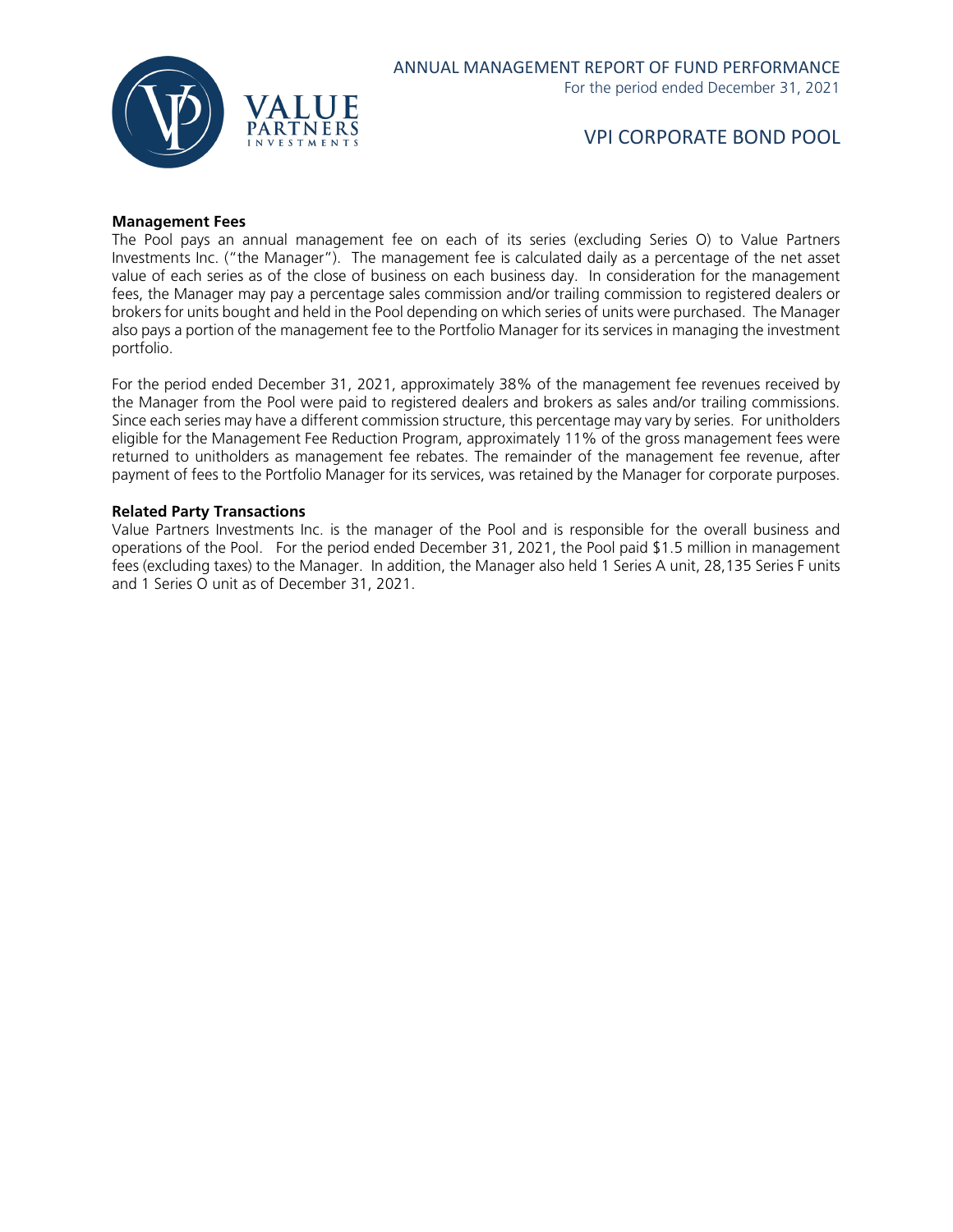

#### **Financial Highlights**

The following tables show selected key financial information about each series of the Pool and are intended to help you understand the Pool's financial performance for the past year ended December 31 or since inception to December 31. This information is derived from the Pool's audited annual financial statements and is not intended to be a reconciliation of the net asset value per unit.

#### **The Pool's Net Assets Per Unit (\$)(1)**

| <b>Series A</b>                                                             | December 31<br>2021 | December 31<br>2020      |  |
|-----------------------------------------------------------------------------|---------------------|--------------------------|--|
| Net assets, beginning of period <sup>(4)</sup>                              | 10.78               | 10.00                    |  |
| Increase (decrease) from<br>operations:                                     |                     |                          |  |
| Total revenue                                                               | 0.50                | 0.28                     |  |
| Total expenses                                                              | (0.18)              | (0.09)                   |  |
| Realized gains (losses) for the period<br>Unrealized gains (losses) for the | 0.44                | 0.32                     |  |
| period                                                                      | (0.12)              | 1.04                     |  |
| <b>Total increase (decrease) from</b><br>operations <sup>(2)</sup>          | 0.64                | 1.55                     |  |
| <b>Distributions:</b>                                                       |                     |                          |  |
| From net investment income                                                  |                     |                          |  |
| (excluding dividends)                                                       | (0.28)              | (0.23)                   |  |
| From dividends<br>From capital gains                                        | (0.40)              | (0.19)                   |  |
| Return of capital                                                           |                     |                          |  |
| Total annual distributions <sup>(3)</sup>                                   | (0.68)              | (0.42)                   |  |
| Net assets, end of period                                                   | 10.88               | 10.78                    |  |
|                                                                             |                     |                          |  |
| <b>Series F</b>                                                             | December 31<br>2021 | December 31<br>2020      |  |
| Net assets, beginning of period <sup>(4)</sup>                              | 10.78               | 10.00                    |  |
| Increase (decrease) from                                                    |                     |                          |  |
| operations:                                                                 |                     |                          |  |
| Total revenue                                                               | 0.50                | 0.28                     |  |
| Total expenses<br>Realized gains (losses) for the period                    | (0.10)<br>0.42      | (0.05)<br>0.30           |  |
| Unrealized gains (losses) for the                                           | (0.18)              | 0.98                     |  |
| period<br><b>Total increase (decrease) from</b>                             |                     |                          |  |
| operations <sup>(2)</sup>                                                   | 0.64                | 1.51                     |  |
| <b>Distributions:</b>                                                       |                     |                          |  |
| From net investment income                                                  | (0.41)              | (0.27)                   |  |
| (excluding dividends)<br>From dividends                                     | $\overline{a}$      | $\overline{\phantom{a}}$ |  |
| From capital gains                                                          | (0.40)              | (0.19)                   |  |
| Return of capital                                                           |                     |                          |  |
| Total annual distributions <sup>(3)</sup>                                   | (0.81)              | (0.46)                   |  |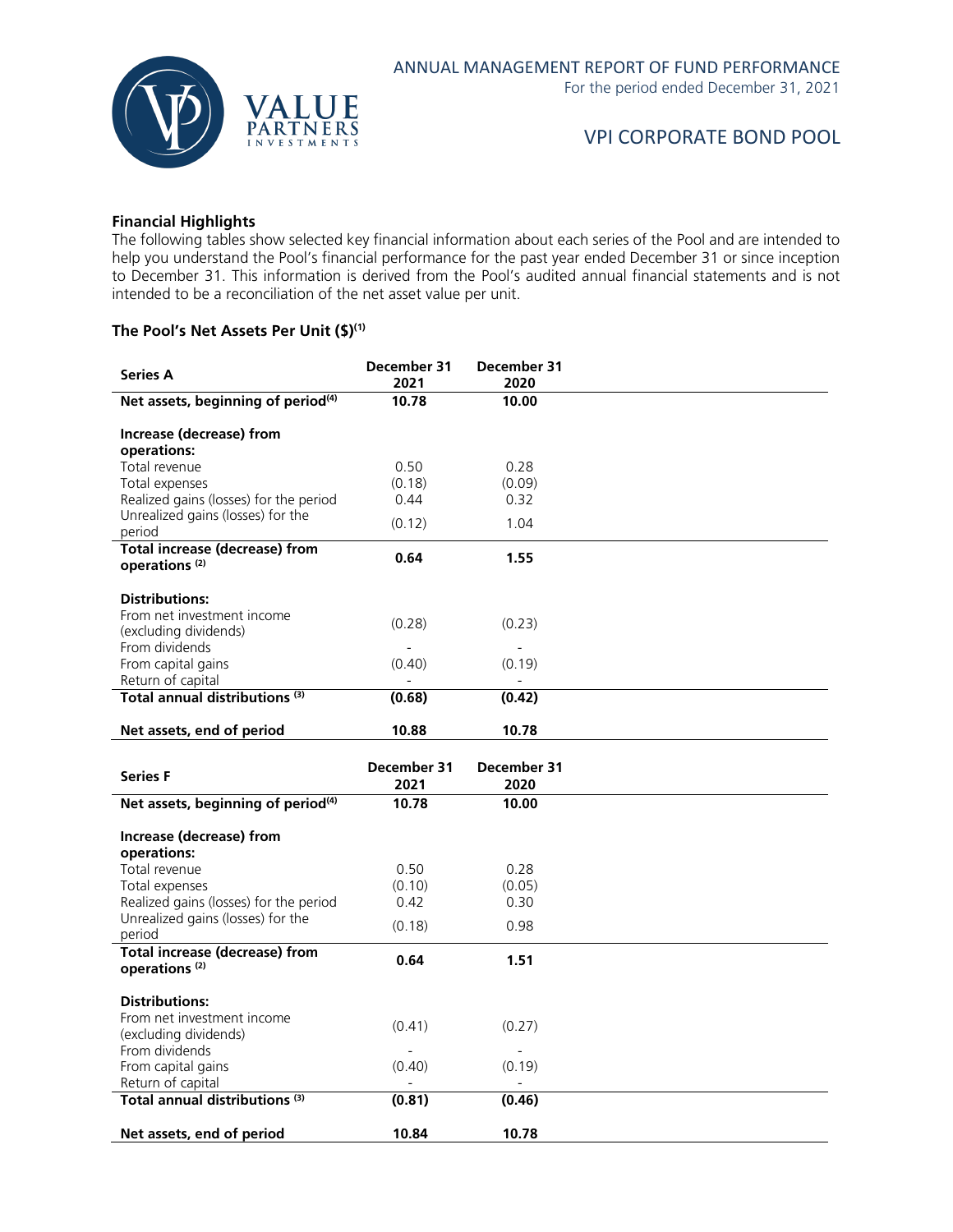

For the period ended December 31, 2021

# VPI CORPORATE BOND POOL

#### **Financial Highlights (continued)**

| Series O                                                                     | December 31<br>2021 | December 31<br>2020 |  |
|------------------------------------------------------------------------------|---------------------|---------------------|--|
| Net assets, beginning of period <sup>(4)</sup>                               | 10.82               | 10.00               |  |
| Increase (decrease) from<br>operations:                                      |                     |                     |  |
| Total revenue                                                                | 0.51                | 0.29                |  |
| Total expenses                                                               |                     |                     |  |
| Realized gains (losses) for the period                                       | 0.48                | 0.24                |  |
| Unrealized gains (losses) for the period                                     | (0.03)              | 0.81                |  |
| <b>Total increase (decrease) from</b><br>operations <sup>(2)</sup>           | 0.96                | 1.33                |  |
| <b>Distributions:</b><br>From net investment income<br>(excluding dividends) | (0.52)              | (0.27)              |  |
| From dividends<br>From capital gains<br>Return of capital                    | (0.40)              | (0.19)              |  |
| Total annual distributions <sup>(3)</sup>                                    | (0.92)              | (0.46)              |  |
| Net assets, end of period                                                    | 10.87               | 10.82               |  |

(1) This information is derived from the Pool's audited annual financial statements.

(2) Net assets and distributions are based on the actual number of units outstanding at the relevant time. The increase/decrease from operations is based on the weighted average number of units outstanding over the financial period. (3) Distributions were paid in cash/reinvested in additional units of the Pool, or both.

(4) Inception date: June 29, 2020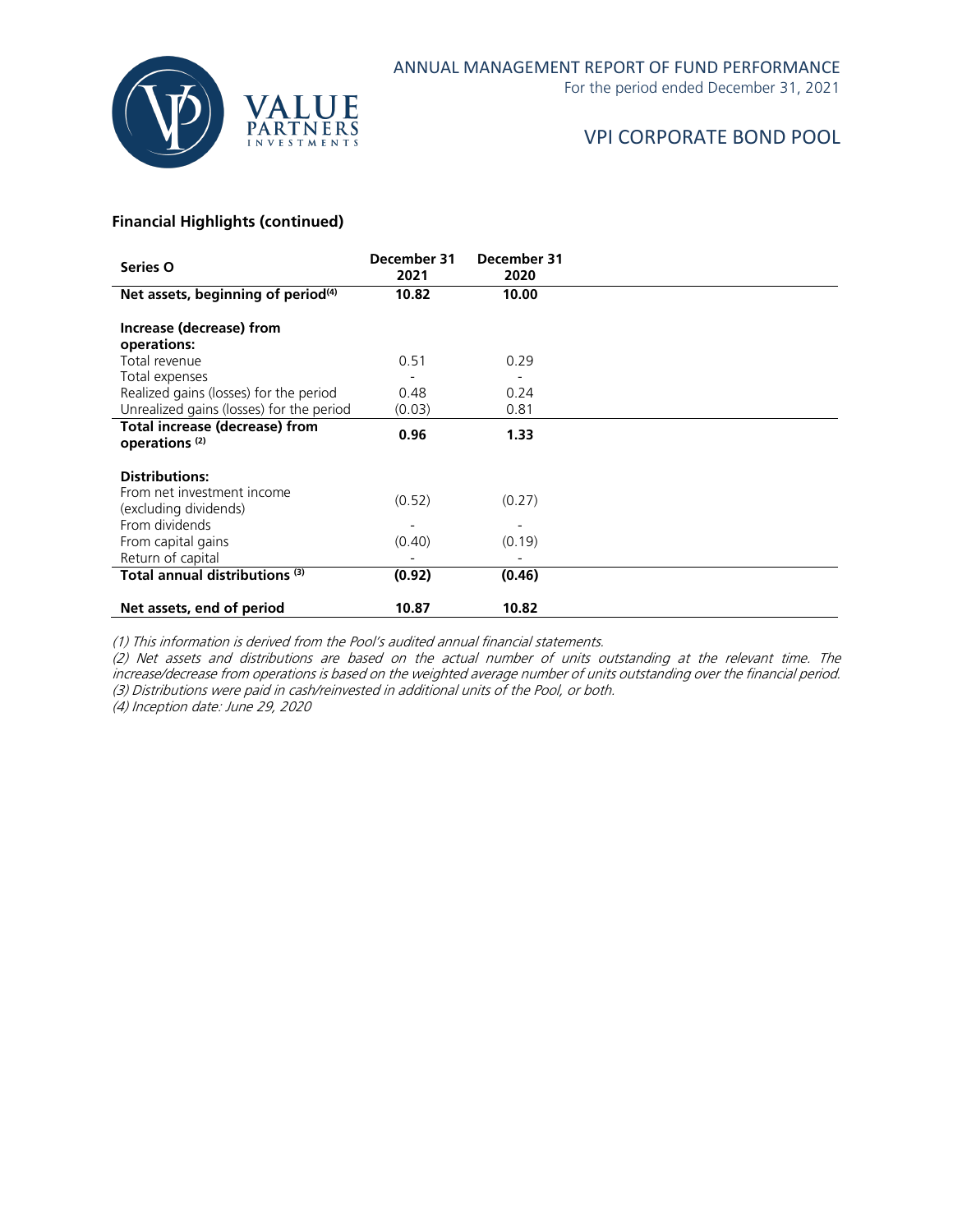

For the period ended December 31, 2021

# VPI CORPORATE BOND POOL

#### **Ratios and Supplemental Data**

| <b>Series A</b>                                    | December 31<br>2021 | December 31<br>2020 |  |
|----------------------------------------------------|---------------------|---------------------|--|
| Total net asset value (000's) <sup>(1)</sup>       | \$122,753           | \$52.057            |  |
| Number of units outstanding (000's) <sup>(1)</sup> | 11,280              | 4,829               |  |
| Management expense ratio <sup>(2)</sup>            | 1.64%               | 1.65%               |  |
| Management expense ratio before                    |                     |                     |  |
| waivers or absorptions                             | 1.64%               | 1.65%               |  |
| Trading expense ratio <sup>(3)</sup>               | $0.00\%$            | $0.00\%$            |  |
| Portfolio turnover rate (4)                        | 43.09%              | 8.36%               |  |
| Net asset value per unit (1)                       | \$10.88             | \$10.78             |  |

| <b>Series F</b>                                    | December 31<br>2021 | December 31<br>2020 |  |
|----------------------------------------------------|---------------------|---------------------|--|
| Total net asset value $(000's)^{(1)}$              | \$31,758            | \$8.446             |  |
| Number of units outstanding (000's) <sup>(1)</sup> | 2,931               | 784                 |  |
| Management expense ratio <sup>(2)</sup>            | 0.86%               | $0.90\%$            |  |
| Management expense ratio before                    |                     |                     |  |
| waivers or absorptions                             | 0.86%               | $0.90\%$            |  |
| Trading expense ratio <sup>(3)</sup>               | $0.00\%$            | $0.00\%$            |  |
| Portfolio turnover rate (4)                        | 43.09%              | 8.36%               |  |
| Net asset value per unit $(1)$                     | \$10.84             | \$10.78             |  |
| Series O                                           | December 31<br>2021 | December 31<br>2020 |  |

| JUILJ U                                            | 2021      | 2020      |  |
|----------------------------------------------------|-----------|-----------|--|
| Total net asset value (000's) (1)                  | \$271,716 | \$248.796 |  |
| Number of units outstanding (000's) <sup>(1)</sup> | 24.998    | 22.984    |  |
| Management expense ratio <sup>(2)</sup>            | $0.00\%$  | $0.00\%$  |  |
| Management expense ratio before                    |           |           |  |
| waivers or absorptions                             | 0.06%     | $0.07\%$  |  |
| Trading expense ratio <sup>(3)</sup>               | $0.00\%$  | $0.00\%$  |  |
| Portfolio turnover rate (4)                        | 43.09%    | 8.36%     |  |
| Net asset value per unit $(1)$                     | \$10.87   | \$10.82   |  |

(1) This information is provided as at the date shown.

(2) Management expense ratio is based on total expenses for the stated period (excluding distributions, commissions and other portfolio transaction costs) and is expressed as an annualized percentage of daily average net assets during the period. In the period a series is established, the management expense ratio is annualized from the date of inception to December 31.

(3) The trading expense ratio represents total commissions and other portfolio transaction costs expressed as an annualized percentage of daily average net assets during the period.

(4) The Pool's portfolio turnover rate indicates how actively the Pool's portfolio manager manages its portfolio investments. A portfolio turnover rate of 100% is equivalent to the Pool buying and selling all of the securities in its portfolio once in the course of the year. The higher the Pool's portfolio turnover rate in a year, the greater the trading costs payable by the Pool in the year, and the greater the chance of an investor receiving taxable capital gains in the year. There is not necessarily a relationship between a high turnover rate and the performance of the Pool.